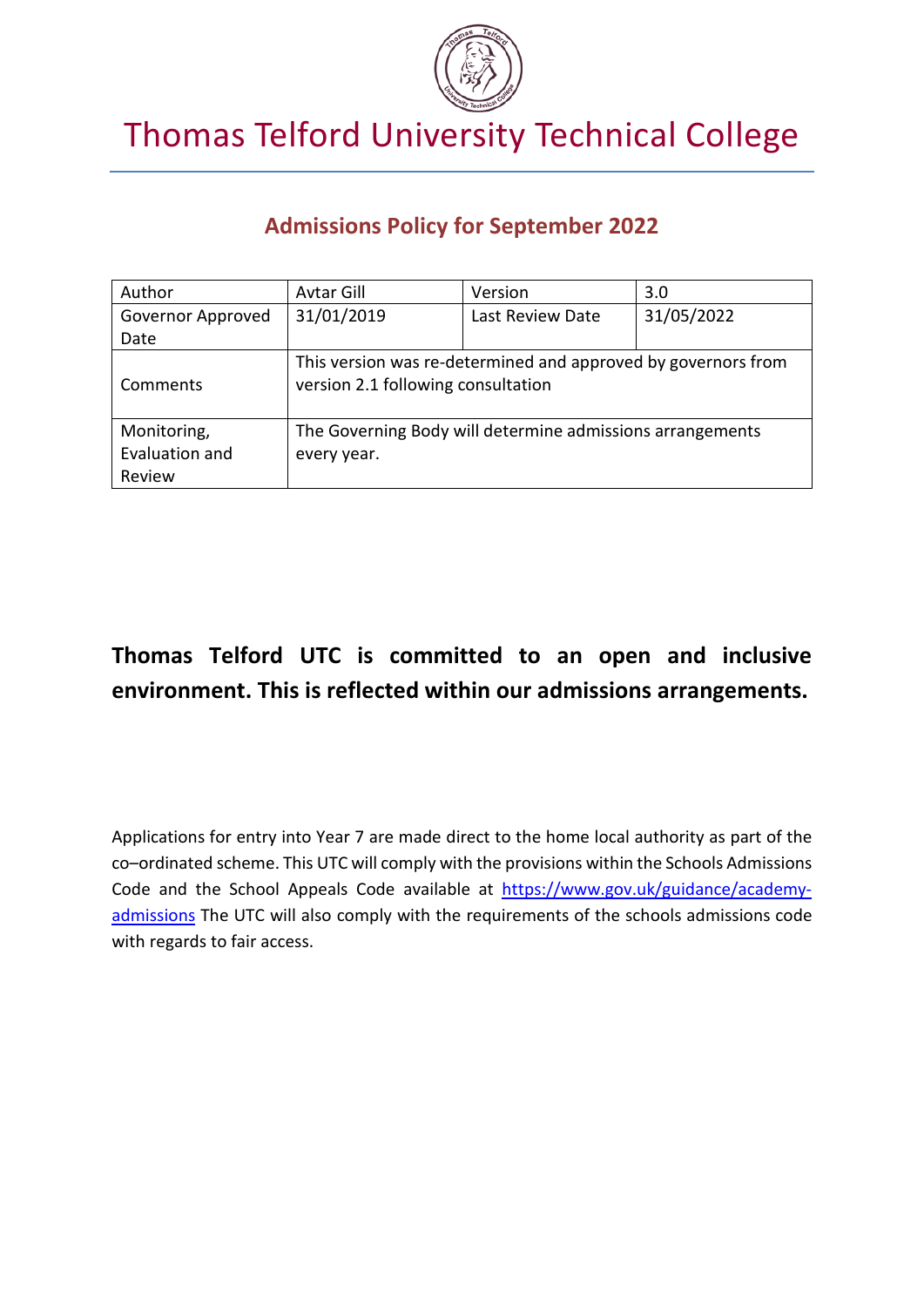### **The UTC seeks to attract students who:**

- Wish to pursue an education with an emphasis on science, technology, engineering and mathematics (STEM).
- Are inspired to work with companies specialising in construction, design and innovation.

### **Thomas Telford UTC offers:**

- A broad and balanced curriculum.
- Opportunities for students to innovate, design and build.
- Strong emphasis on STEM subjects.
- Targeted careers guidance.
- First class employer engagement.
- Work related learning.
- Superb IT facilities.
- Strong partnership with the University of Wolverhampton.

#### **Age students are admitted at**

- 11 years of age for Key Stage 3 (KS3)
- 14 years of age for Key Stage 4 (KS4)
- 16 years of age for Post 16 courses (KS5)

#### **The Published Admission Number (PAN)**

- The Pupil Admission Number (PAN) for Year 7 is 150
- The Pupil Admission Number (PAN) for Year 10 is 150
- The Pupil Admission Number (PAN) for Year 12 is 150

**Thomas Telford UTC will consider all applications for places. Where fewer than 150 applications are received, the UTC will offer places to all those who have applied.**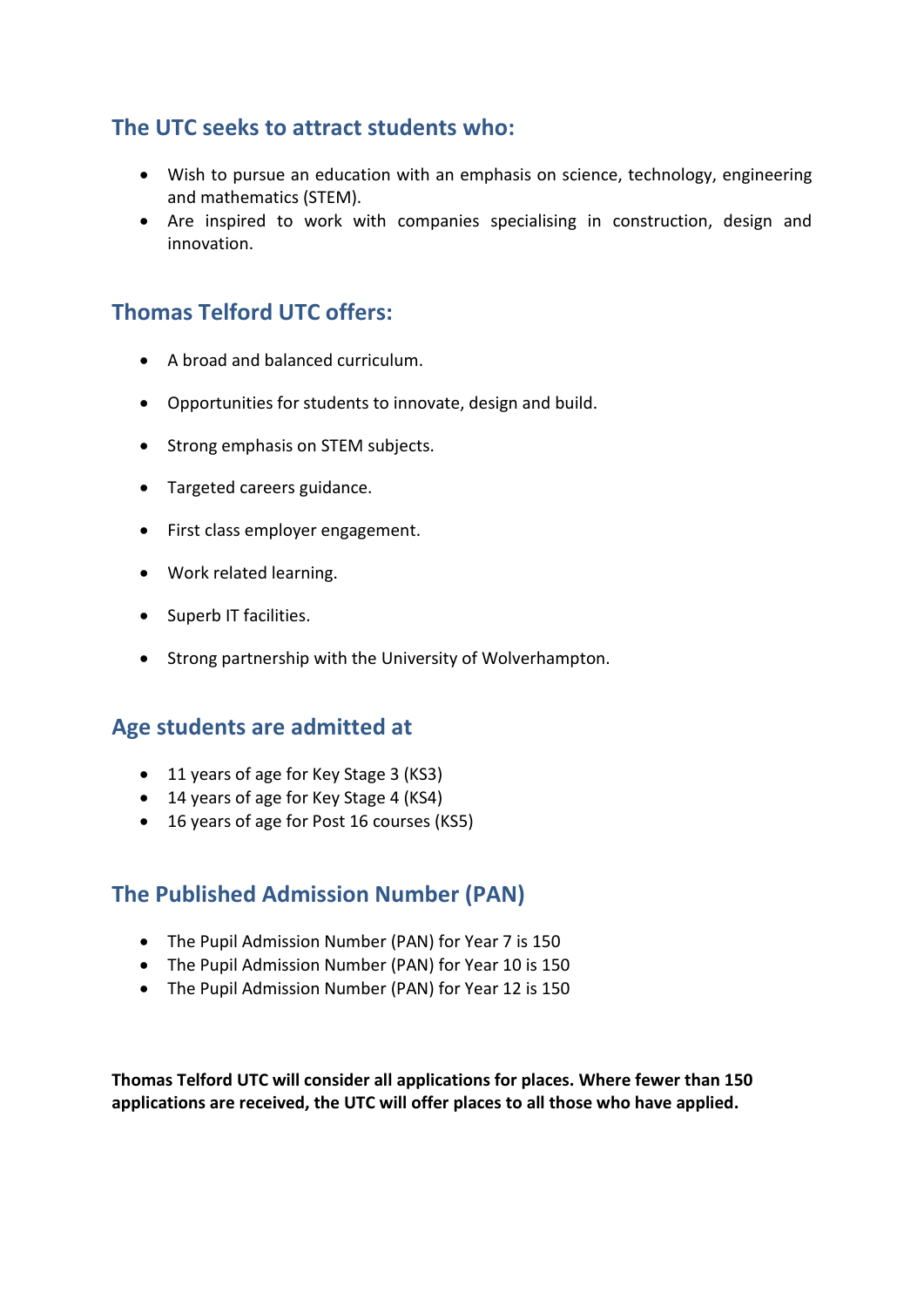### **Procedures for Admission**

#### **Year 7 Admissions**

As part of the National Co-ordinated Admissions Arrangements across all Admissions Authorities, parents are required to complete an online application form provided by their home local authority. This form must be completed and submitted by 31 October 2021. Please note that Thomas Telford UTC must be named as one of the five preferences if you wish to be considered for a place.

The City of Wolverhampton Council will liaise with other neighbouring local authorities in line with the National Co-ordinated Admissions arrangement during the process. Parents/carers need to be aware that the naming of Thomas Telford UTC and the ranking on the Local Authority's online form are taken into consideration by the local authorities and, as a consequence, by the UTC. If Thomas Telford UTC is not named on the local authority online form, a place will not be offered.

Those who are offered a place at the UTC will be informed on Tuesday 1 March 2022 by the applicant's home local authority.

Those not offered admission will be informed on Tuesday 1 March 2022 and will have been offered a place at an alternative school by the home local authority.

**If there are more than 150 applicants into Year 7 they will be tested using a NFER (National Foundation of Education Research) Non-Verbal Reasoning Test and placed into five ability bands with the same number of places in each band. Bands will be ordered 1 to 5 with 5 being the highest. All children will be placed in one of the bands and an equal number of children will be taken from each. No child can fail this test and therefore any requests to resit the assessment will be refused.** 

If the number of applicants sitting the NVR test is not a multiple of 5 then those extra 1, 2, 3 or 4 children will go into bands 1, 2, 3 or 4 respectively. If students achieve the same score on the border of two bands they will all go into the lower band. These are the only circumstances where the bands may be of unequal size.

A date and time will be set for the prospective student to attend the NVR test. If you have not received notification of the test by 23 November 2021, please contact UTC Admissions.

There will also be a 'Mop Up' testing date at a time to be arranged for any student who, for any reason, did not attend their first date and who requests a further date within that time scale. Any student not sitting the test at all will be considered for a place but only after all students who did attend testing have been considered. If places become available for students who have not taken the test, those applicants will be required to attend a further testing session to establish their band of ability to determine the allocation of places. The test results will be used to ensure that the UTC admits children of all abilities.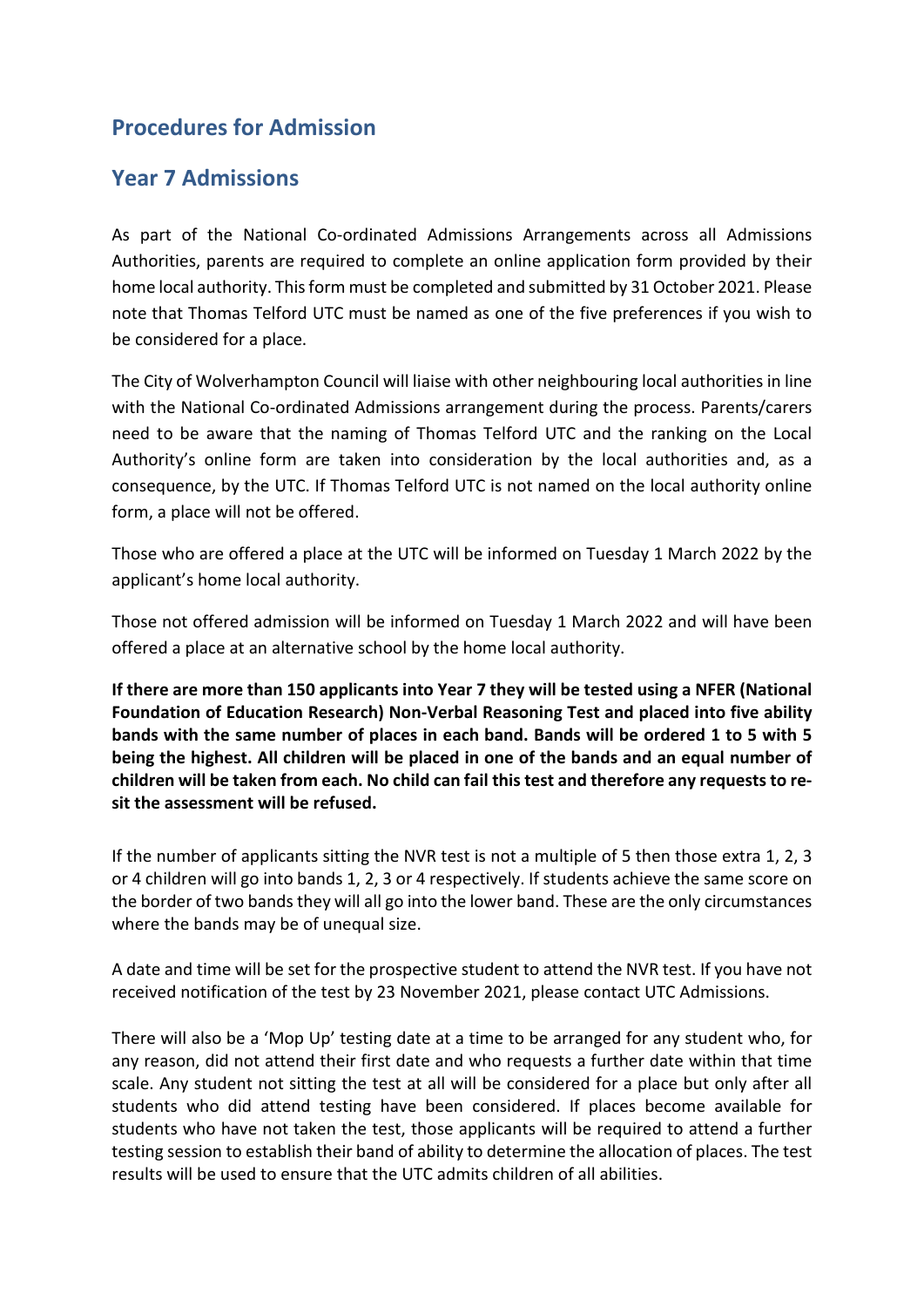#### **Oversubscription Criterion**

Where the number of applications for admission is greater than the published admissions number, applications will be considered against the criteria in the order in which they are set out below.

**Within each Band**, priority for places will be allocated to:

A child with an Educational Health and Care Plan (EHCP) which names the school will be admitted. This may reduce the number of places available from each band.

Remaining places are allocated as detailed below

- i. Children in Public Care (Looked after Children) or a child who was previously looked after but immediately after being looked after became subject of an adoption, child arrangements, or special guardianship order. A looked after child is a child who is (a) in the care of the local authority or (b) being provided with accommodation by a local authority in the exercise of their social services functions. Looked after children previously in state care outside of England and have ceased to be in care as a result of being adopted are also included in this group.
- ii. Thereafter the remainder of the 30 places in each band will be allocated to **Children who live closest to Thomas Telford UTC.** The distance from the applicant's home and the UTC is taken in a straight line between Thomas Telford UTC and the child's home address. The distance is measured using appropriate software, with those living closest to the school receiving the highest priority. Maintaining an equal allocation of places in the five ability bands will always be the determining factor when applying the oversubscription criteria.

If there are a limited number of spaces available and we cannot distinguish between applicants using the above criteria, for example children who live an equal distance from the UTC then the available spaces will be randomly selected by drawing lots.

The applicant's home address is where the applicant lives as the only or principal residence. If the applicant resides equally between both parents, the principal home address will be considered as being the address at which the applicant is registered whilst attending the current school and the address of the parent who is in receipt of any benefits for the applicant, or where this is not applicable the address at which the child is registered with their GP.

Preference is not given in favour of siblings or those with medical conditions.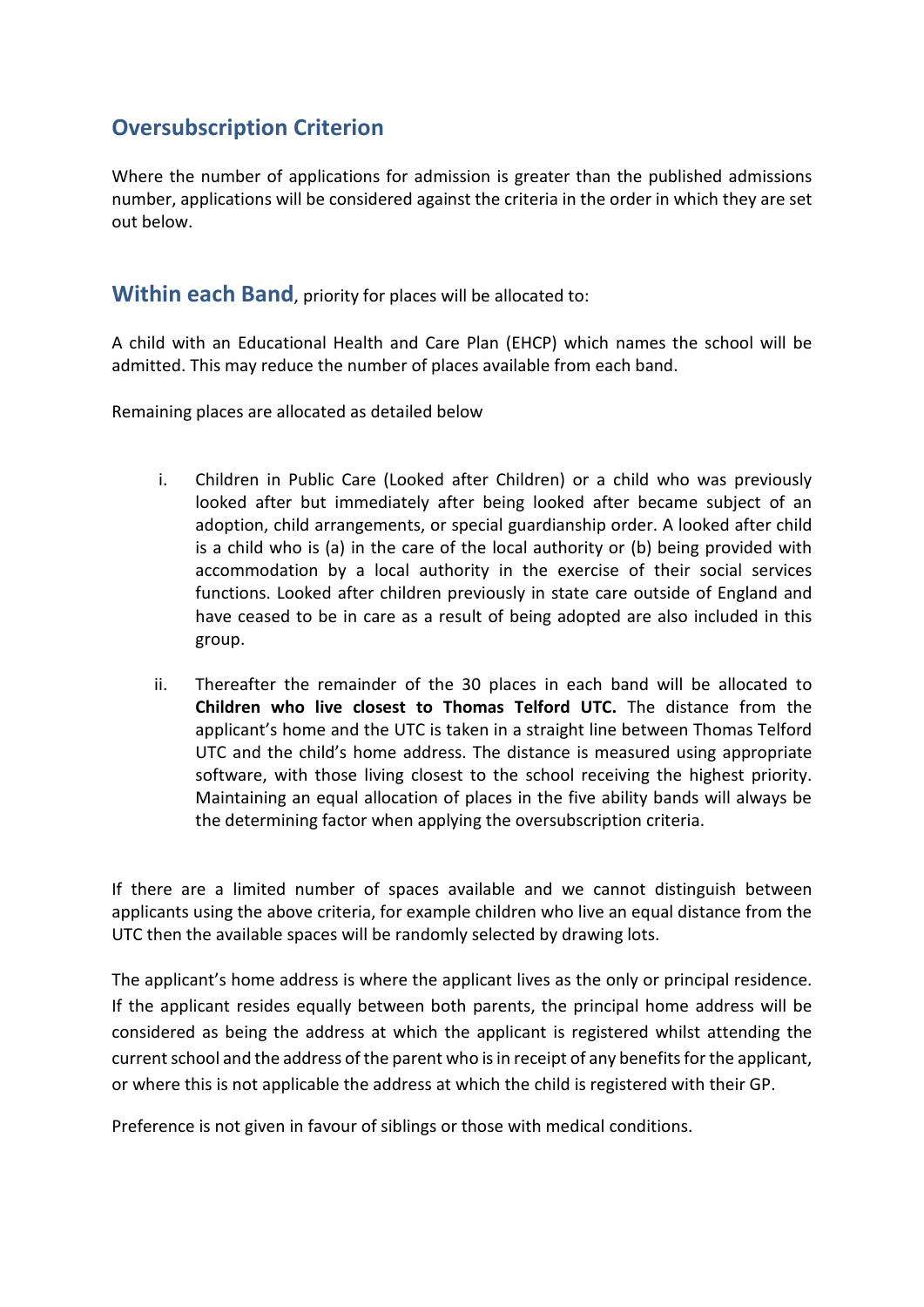#### **Admission to Year 10**

We will accept applications for Year 10 to the UTC at any time during the previous academic year up to  $31<sup>st</sup>$  October. The UTC will conduct its own admissions arrangements for applications into Year 10. Full details of the UTC's application process and web links to the Code and protocols are available on the UTC's website.

#### **From the academic year 2023/24 Year 10 ceases to be a point of entry.**

Year 10 applicants will not be required to sit the NFER Test. If there are more than 150 applicants the priority of allocation of places will be on the basis of points (i) and (ii) above for ALL applicants (rather than each band) as well as those with an Educational Health and Care Plan (EHCP) who will be admitted.

#### **Admission to Post 16 Provision**

#### **If fewer than 150 of Thomas Telford UTC's own Year 11 students transfer into Year 12, additional external students shall be admitted until Year 12 meets its capacity of 150.**

We will accept applications for Year 12 to the UTC at any time during the previous academic year up to 31<sup>st</sup> March. The UTC will conduct its own admissions arrangements for applications into Year 12. Full details of the UTC's application process and web links to the Code and protocols are available on the UTC's website.

The minimum academic entrance requirement for Year 12 are as follows:

Students wishing to follow level 3 courses and qualifications must achieve at least 5 grade 4- 9 qualifications at GCSE, including English Language and Mathematics.

Students wishing to follow level 2 courses and qualifications must achieve at least 5 grade 1- 9 qualifications at GCSE including English Language and Mathematics.

Students who are awarded a place at the UTC may have to achieve specific requirements in addition to their general entry requirements above to follow particular courses (for example, students will need a grade 6 in Mathematics GCSE to follow A Level Mathematics). The UTC will aim to find appropriate courses for students who meet the general entry requirements above but who do not meet the requirements for their first choice of subjects.

The UTC will publish these criteria in relation to minimum academic entrance requirements for admission to the UTC's Post-16 provision in its prospectus and on its website. Both internal and external students wishing to enter the Post 16 stage at the UTC must meet these minimum published UTC academic entry requirements.

All students meeting the minimum academic entry requirements whose statement of SEN or EHCP names the UTC will be admitted.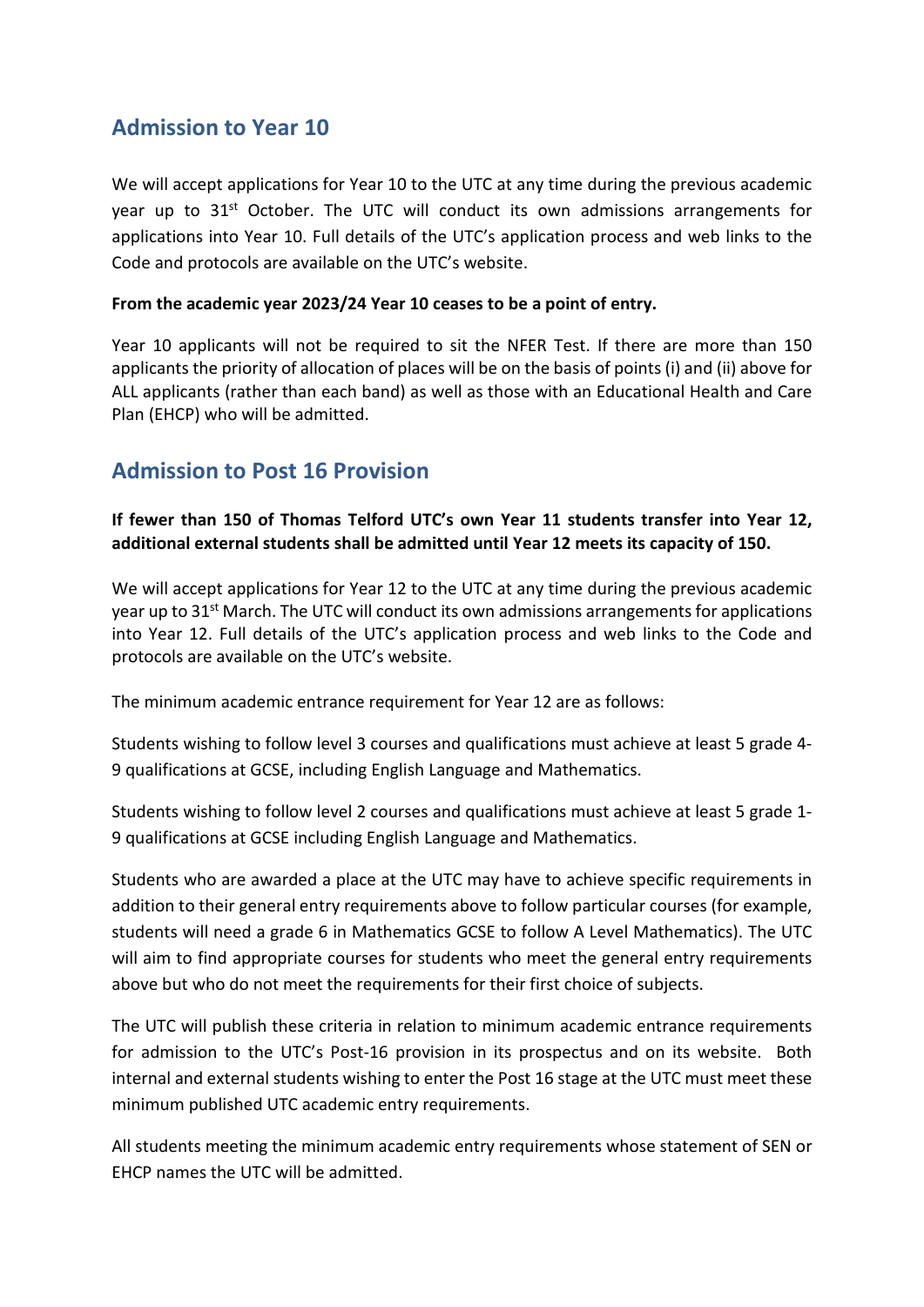#### **Operation of Waiting List**

If the UTC is oversubscribed, unsuccessful applicants will be placed on the Waiting List (if requested). If places arise, those on the Waiting List will be offered a place using the UTC's Admissions Criteria outlined previously. If places within one band are exhausted then places will be allocated from the band above. If places are exhausted in band 1 then we would allocate from band 2. The waiting list will be retained until the end of the academic year. If applicants wish to remain on a waiting list into the next academic year they would need to reapply.

#### **In Year Applications**

An In-year admission is any entry to school other than at the normal point in Year 7, for example, transferring school due to a move of house or personal reasons. Requests for places in Year 7 after the normal round of admissions or request for places in other year groups should be made directly to City of Wolverhampton Council.

In year applications will only be considered if places become available. In the first instance these will go to those on the waiting list using the over subscription criteria above. Otherwise all applications will be considered and applicants will be required to sit the NVR test to ascertain their ability band.

Applications should be made via the in-year transfer form, available from the City of Wolverhampton Council at [www.wolverhampton.gov.uk/admissions](http://www.wolverhampton.gov.uk/admissions)

### **Admission of children outside their normal age group**

Parents/carers may request that their child is admitted outside their normal age group. When such a request is made, the trust will make a decision on the basis of the circumstances of the case and in the best interests of the child concerned, taking into account the views of the Principal and any supporting evidence provided by the parent/carer.

Such applications should be made via to the City of Wolverhampton Council at [www.wolverhampton.gov.uk/admissions](http://www.wolverhampton.gov.uk/admissions)

In year applicants and out of year applicants who have been unsuccessful have the right of appeal (see below).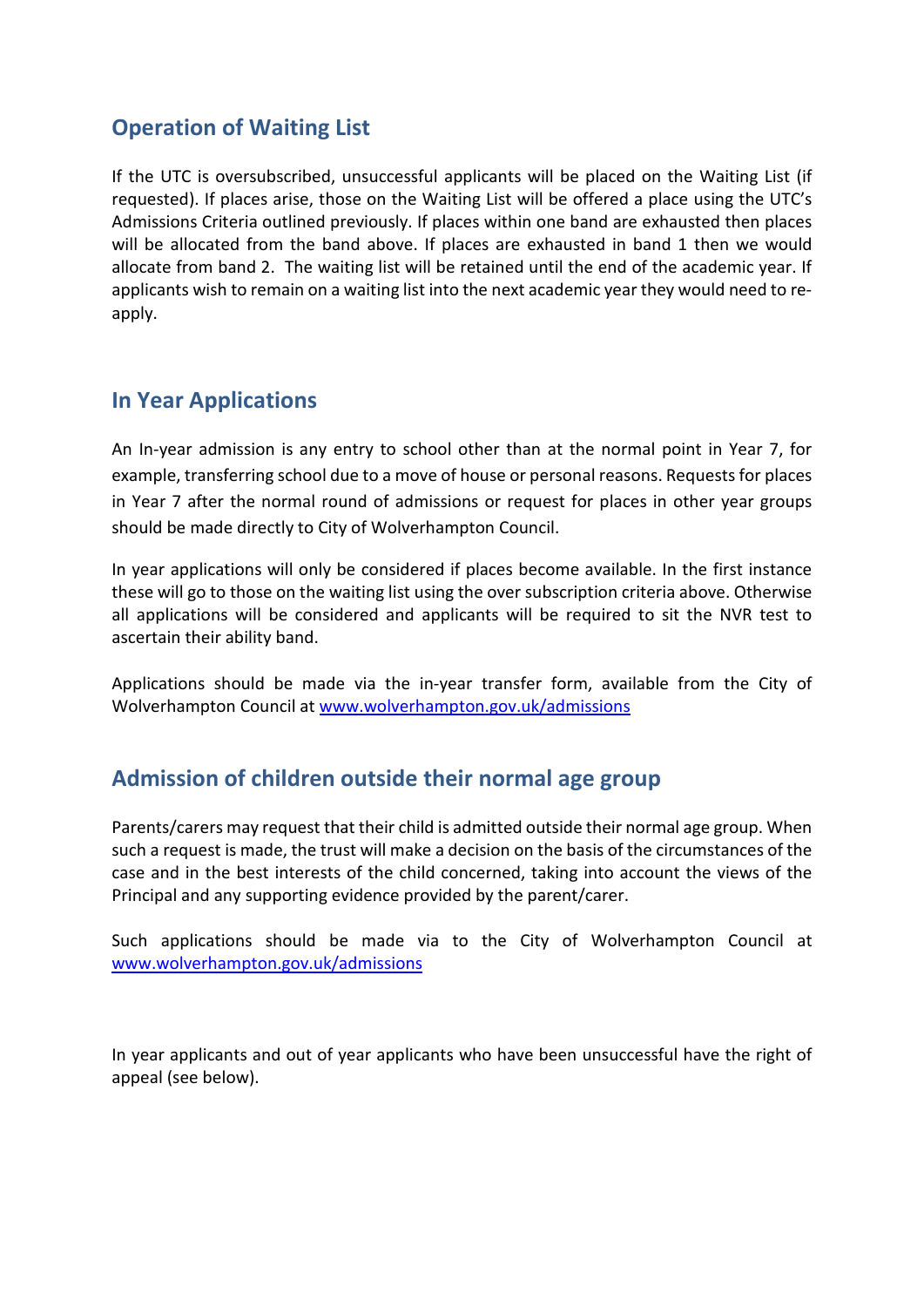#### **The Appeals Process**

The UTC will establish and maintain an Independent Appeals Panel and appoint an Independent Clerk. There will be a right of appeal to the Appeals Panel for all external applicants refused admission to the UTC and internal students refused transfer to the UTC's Post 16 provision, compliant with the School Admission Appeals Code. The Appeals Panel will be independent of the UTC and will be composed of three members, including: at least one lay member who has no personal experience in the management of any school or provision of education in any school (except as a governor or volunteer), at least one person with experience in education. One person will act as Chair of the Panel.

Parents/carers wishing to appeal against an admission decision should send their appeal to the Clerk of the Appeal Panel, whose address is available on the UTC's website. Parents/carers will have 20 school days to lodge an appeal after notification of a place not being offered at the UTC. The notification will indicate the reasons for refusal of a place and of the right of appeal. Appeals will be heard within 40 school days of the deadline for lodging appeals. This will be 30 days from the appeal being lodged for in-year admissions. Parents/carers will be given 10 school days' notice of the appeal hearing, unless they agree to a shorter period of notice. The Panel will consider the case put forward by the parents/carers and the UTC. They will consider the admission arrangements for the UTC and the reason why the child wants to attend the UTC. The Clerk to the Appeal Panel will, if possible, inform parents/carers of the Appeal Panel's decision on the day of the hearing. The decision will also be sent to the parents/carers in writing within 5 school days of the date of the hearing. In the case of unsuccessful appeals, the Appeal Panel will give the parents/carers their reasons for not upholding the appeal.

#### **Further Admissions Information**

Thomas Telford UTC is committed to fair and equal treatment of all individuals regardless of disability. The UTC will welcome applications from children with disabilities and has been designed and built to have provision and accessibility for people with disabilities so that they may be integrated fully into UTC life.

Residency of applicants must be established and proved at the time of application for a place. The UTC's ruling on residence, as defined by the Funding Agreement is final. Any offer of a place that is fraudulently obtained will be withdrawn.